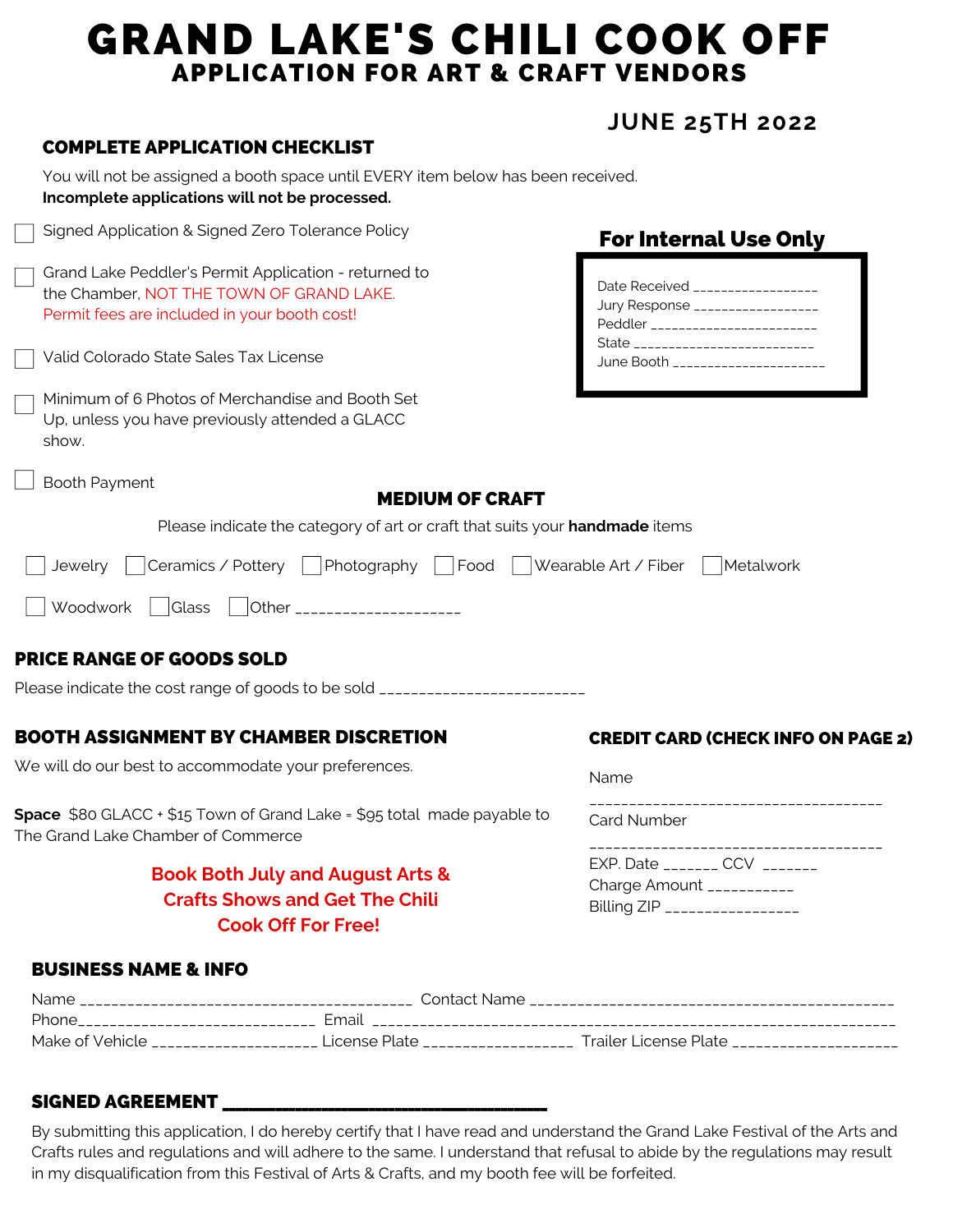# ARTS & CRAFTS ZERO TOLERANCE POLICY

Your Application is not complete until you have read and initialed each item listed in this document.

The Grand Lake Chamber appreciates all vendors following the rules and guidelines in the application. It is critical to the success of our shows that all rules and guidelines are followed by our vendors. The below offenses will result in immediate show disqualification with no refund and are violations to our show permit:

\_\_\_\_\_\_Parking on Grand Ave. is limited to loading and unloading ONLY. Any other use of Grand Ave parking by vendors will result in vehicle tow at owner's expense. There is ample parking available in the dirt lot behind the Sagebrush, as well as on Park Ave.

\_\_\_\_\_\_No overnight camping in town. Vendors may camp at Elk Creek, River Run or Winding River Resort campgrounds near town. There is forest service camping throughout the Highway 34 area.

\_\_\_\_\_\_Vendors must collect sales tax for the Town of Grand Lake. **Sales tax is 9.2%.**

\_\_\_\_\_\_Set up begins Friday at Noon, but may occur Saturday morning if needed. Vendors must be ready to open at 10am.

\_\_\_\_\_\_All goods must be handmade by the vendor and must have been represented on application prior to event. Any items that are suspected to not be handmade will be investigated following the show and the vendor will not be invited to return to Grand Lake shows.

\_\_\_\_\_\_Show spot assignments displayed at the Flag Pole are final. No spot relocation.

The Grand Lake Chamber reserves the right to disqualify any show participant for conduct deemed improper by the Grand Lake Chamber at any time.

\_\_\_\_\_\_Due to an incident during one of our 2019 shows, vendors may no longer bring animals to all future shows, with the exceptions of certified service animals.

\_\_\_\_\_\_Vendor agrees to follow current COVID-19 ordinances and restrictions put in place by the State of Colorado, Grand County Public Health and The Town of Grand Lake. This may include mask ordinances, cleaning guidance, and phased pedestrian traffic. The Grand Lake Chamber will provide a breakdown of these restrictions prior to the show dates.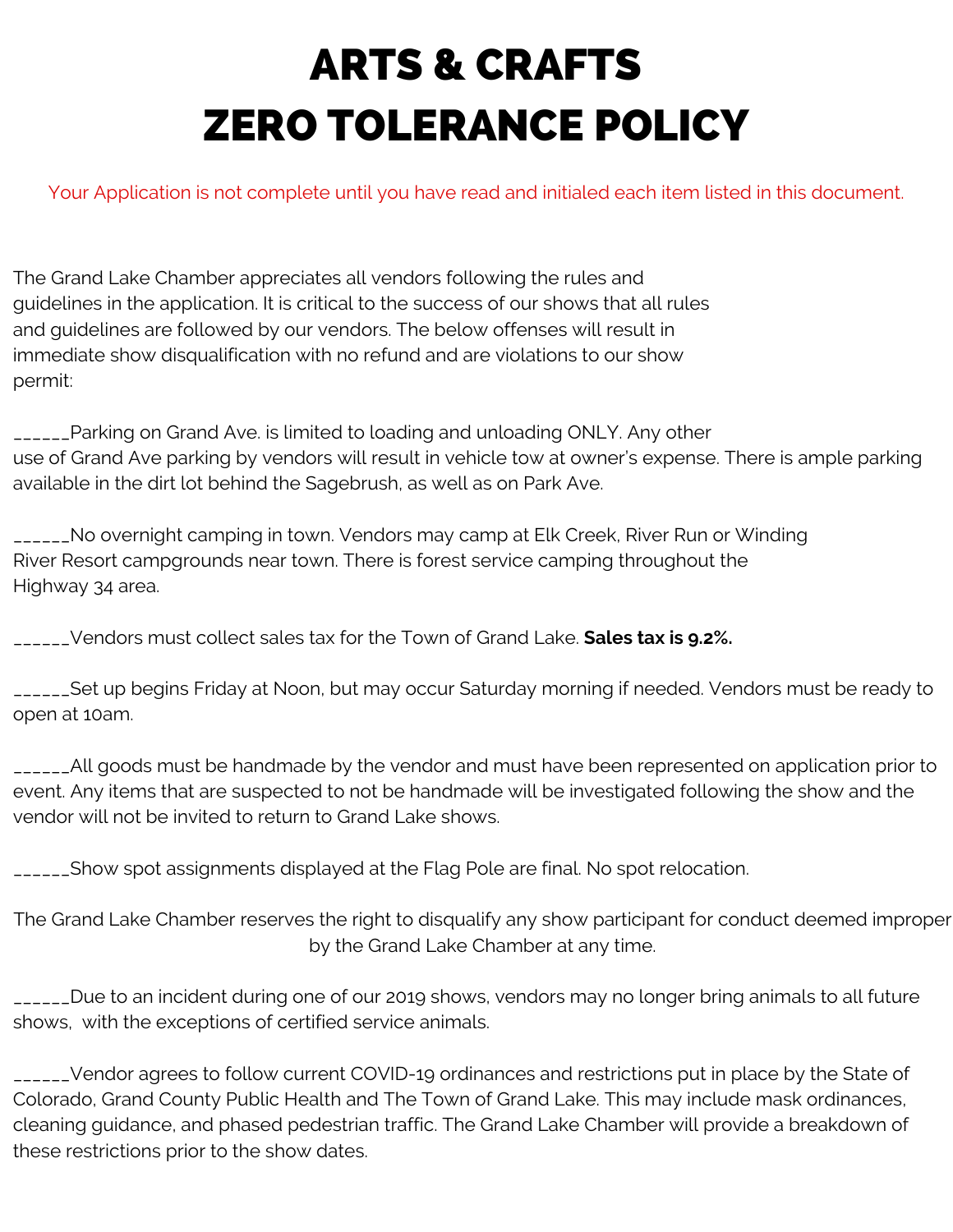#### IF PAYING BY CHECK

Mail completed application, photos, sales tax license, Peddler license and fee to: Grand Lake Area Chamber of Commerce Grand Lake Festival of Arts and Crafts PO BOX 429 Grand Lake, CO 80447

#### **TERMS**

#### **ELIGIBILITY- JURIED SHOW**

As a Juried show, only handmade products are acceptable and white tents are requested. Our shows are open to artists who exhibit work of their own concept, design and/or execution, in all media. Artist must be present in the booth.

#### **IMPORTED OR COMMERCIAL ITEMS WILL NOT BE CONSIDERED OR PERMITTED AND WILL RESULT IN SHOW ELIMINATION WITH NO REFUND UPON REVIEW.**

Please submit six (6) photos of work to be displayed in show. Please label photos with your name, and send them with the application form. (You may list your website on the application page and we will review your images there) No photos will be returned. Entries will be considered on the merits of work pictured in the submitted photos/slides and by your application. Only merchandise accepted by GLACC will be allowed into the Festival. Participation in previous year's Festivals does not ensure acceptance for 2021. If you misrepresent yourself, are a distributor or have offensive material, you may be asked to leave and will forfeit your booth fee.

**SELECTION/NOTIFICATION:** Festival participants will be notified via email about their Jury selection. Booths of the same variety will be limited.

#### **ZERO TOLERANCE POLICY**

Please see attached policy, sign and include with application.

#### **FEES**

The price for the Chili Cook Off this year is : Premium Boardwalk booth space \$80. Vendors who book July and August can have a free space at the Chili Cook Off (space is limited, first come first serve). Booth selections will be appointed in order of application and payment receipt. For your fee, you will get a 12' x 12' booth and security. No commission is charged on your sales. If you are accepted and do not have a valid state tax license by the time of the Fair, you may not set up. If GLACC does not accept you into the Festival, your booth fee will be returned. Otherwise, our policy is no refunds, no exceptions.

#### **EXHIBIT SPACE**

A 12 x12' booth space is provided and will be assigned by the Grand Lake Festival of Arts and Crafts. No tables or chairs are included. Booth space is subject to change if needed by festival coordinator. The festival is held outdoors so suitable protection from the elements is encouraged. There is no rain date. Only 60 artists will be accepted.

#### **SALES TAX**

The current applicable taxes are: Town of Grand Lake (5%), Grand County (1.3%), and State of Colorado (2.9%), total of 9.2%. Town of Grand Lake business license must be displayed in your booth at all times.

#### **SETUP AND TEAR DOWN**

Setup may begin on Friday, at Noon, before the Festival or Saturday between 8AM and 9:45AM. Tear down begins at 5 PM on Sunday. Vendors must be ready for sales at 10AM on Saturday morning.

#### **PARKING**

#### **VENDORS PARKING ON GRAND AVE IS NOT ALLOWED DURING SHOW HOURS. LOADING & UNLOADING ONLY -**

**VIOLATORS WILL BE TOWED AT OWNERS EXPENSE.** Please move all vehicles and trailers to the public parking lot on Park Ave. Leave Grand Ave for customers.

#### **OPERATIONAL HOURS**

Attendees are required to keep their booths open from 10 AM-5 PM Saturday and 10 AM-5 PM Sunday.

Attendees may continue to stay open during daylight hours on event days if they choose.

#### **SECURITY & INSURANCE**

Each participant is responsible for insurance and sale of his or her own work. Security will be provided Friday and Saturday night, from 8PM to 6AM Sunday.

#### **PUBLICITY AND PHOTOGRAPHS**

The Grand Lake Area Chamber of Commerce may photograph or record any and/or all participants and booths. The Chamber will own these photographs and recordings. All entrants consent to the use of their name, photograph, likeness, voice and/or video for advertising and promotional purposes, including online announcements worldwide without additional compensation.